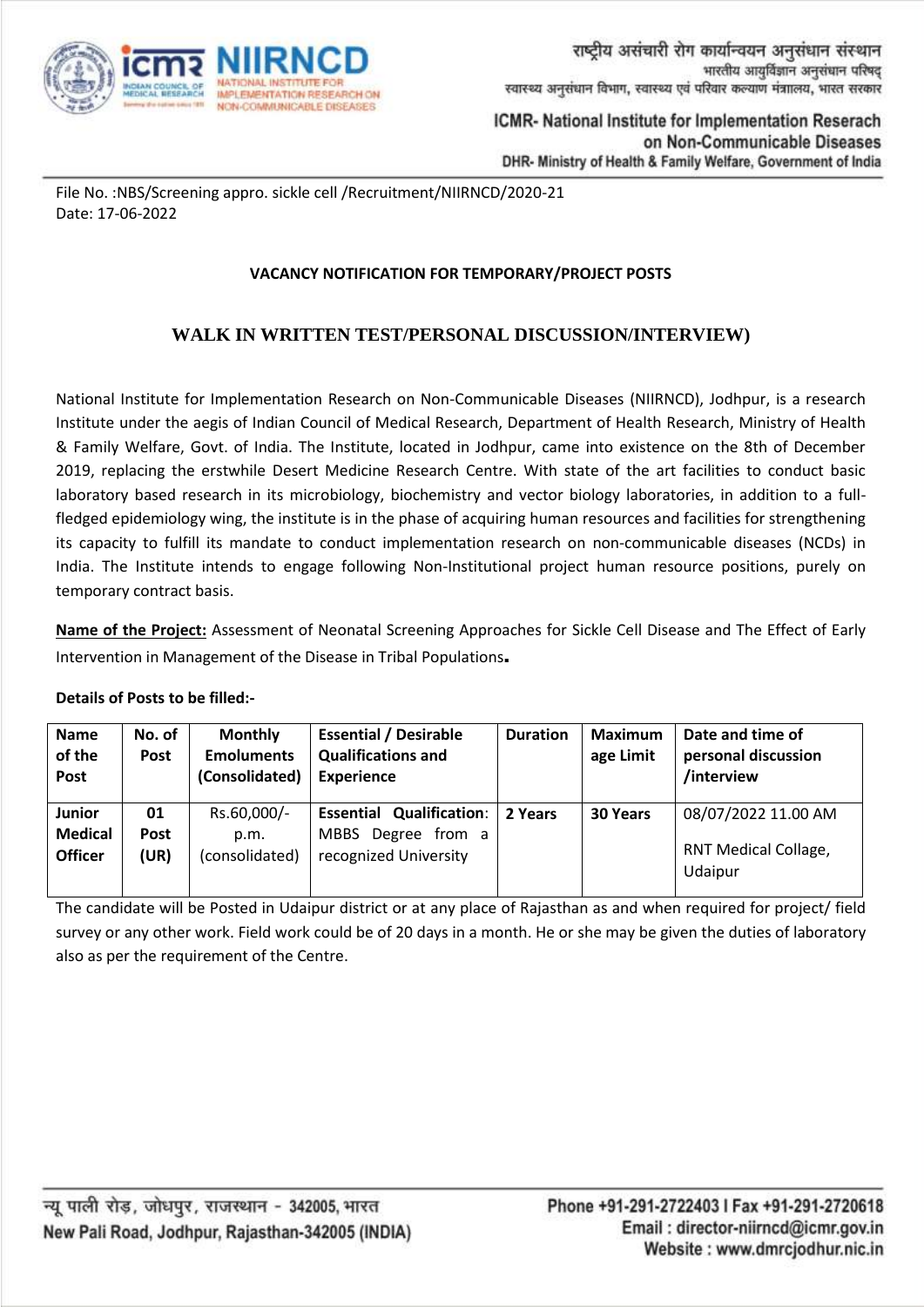

#### **Instructions to the candidates:-**

- **1.** The eligible candidates willing to apply for the above mentioned posts may download the application form from the NIIRNCD website (http://dmrcjodhpur.nic.in/).
- **2.** The candidates may come for personal discussion (walk in interview) for the above mentioned posts as per the schedule. They should bring the duly filled and signed application form along with self-attested copies of the certificates: (a) Proof of Date of Birth (b) Qualification (c) Experience (d) Recent Passport size photograph etc.
- **3.** The application forms of candidates will be scrutinized as per the essential qualifications/age limit/exp. etc. and only eligible candidates will be considered for interview on the same day. In case of more than 30 eligible candidates, a written test will be conducted comprising of multiple choice questions. The level of questions would be of essential qualification prescribed for the post. The candidates will be selected on the basis of their performance in the interview subject to qualifying the skill test wherever applicable.
- **4. The walk-in-written test/interview/personal discussion will be held at Department of Pediatrics, RNT Medical Collage, Udaipur** .

#### **Other Terms and Conditions:-**

- 1. Qualifications should be from recognized Institutions/Universities only.
- 2. Experience certificate should clearly state the nature of work during the period of employment. Experience in the relevant discipline/ field should be from a reputed institution/ organization recognized by the relevant authority.
- **3.** Age relaxation will be admissible in respect of SC/ST/OBC candidates, retrenched Government Employees, Departmental Candidates (including projects) and Ex-servicemen etc. in accordance with the instructions issued by the Central Government/DoPT/ICMR from time to time. Age concession to the extent of service rendered in other research projects will also be admissible for experienced and skilled persons
- **4. The conditions of reservations for EWS shall be governed by the norms of DoPT OM No. 336039/1/2019- Estt (Res) dated 19.01.2019 and 31.01.2019. Candidates applying in the EWS category should submit an "Income and Asset Certificate" as per the format given in Annexure-I.**
- 5. Candidates employed in Govt. Service /Semi Govt./ Autonomous Bodies of State/ Central Govt. should submit a "No Objection Certificate" from their employer at the time of submission of Application Form/walk-in-interview/personal discussions failing which they will not be allowed to appear for walk-ininterview/ personal discussions.
- 6. All posts are Contractual for the duration offered. The appointment may be extended subject to satisfactory performance and project requirement and/or extension of the Project.
- 7. The Director, ICMR-NIIR-NCD reserves the right to increase or decrease the number of posts or cancel the recruitment or re-advertise the posts at any time, without assigning any reasons thereof. No correspondence will be entertained in this regard.
- 8. Date of personal discussion/interview may be changed due to administrative reasons. Hence, candidates are advised to check website before appearing for personal discussion/walk in interview.
- 9. Canvassing and bringing pressure in any form for short listing, interview and employment will be a disqualification and such candidates will be barred from selection process.
- 10. Candidates applying for more than one post should **SEPARATELY** apply for each post.
- 11. POST QUALIFICATION EXPERIECE i.e. experience from the date of completion of minimum essential educational qualification shall only be counted.
- 12. Submission of incorrect or false information shall disqualify the candidature at any stage.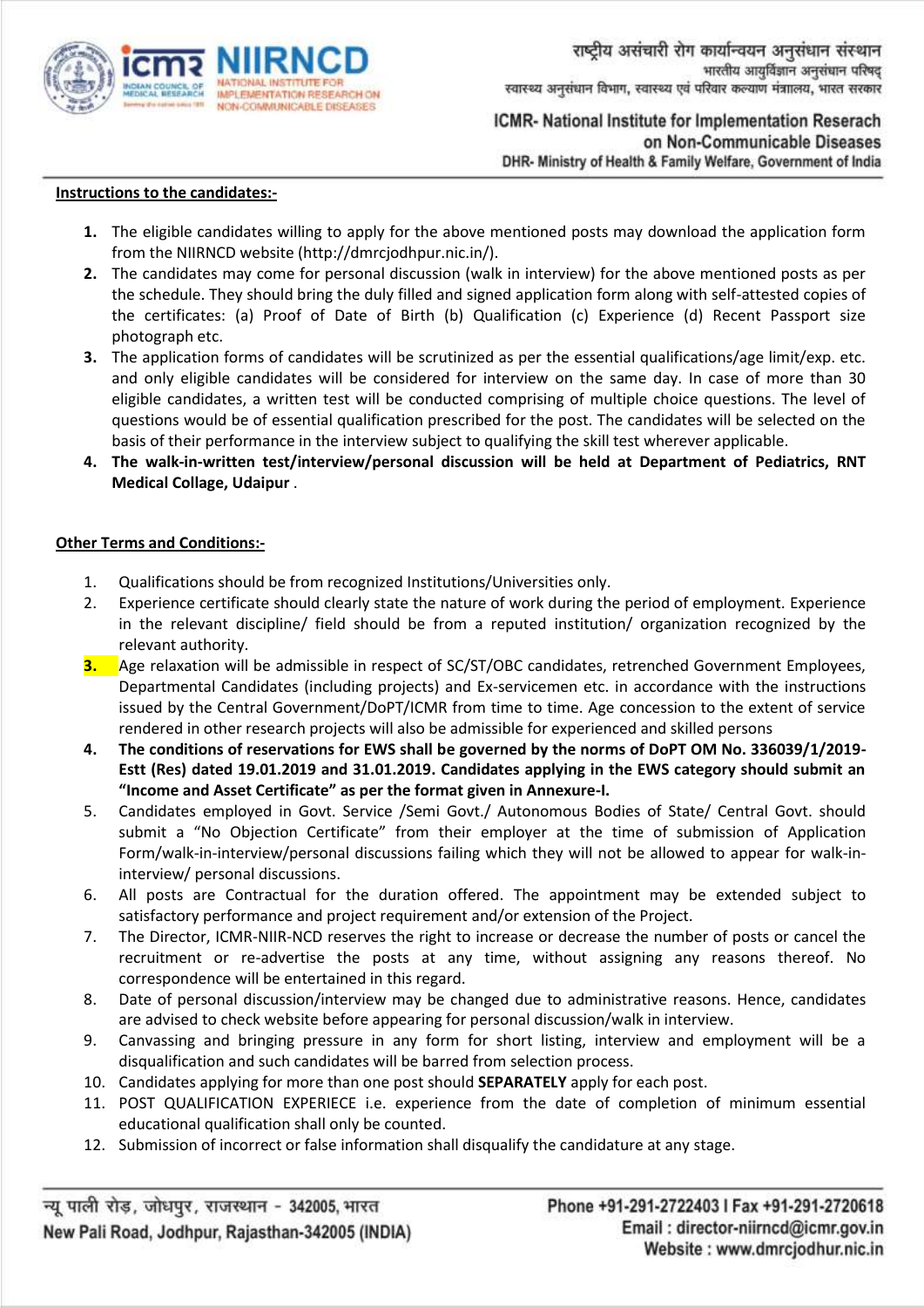

- 13. Since the posts are purely on temporary basis, no benefit of Provident Fund, Leave Travel Concession, Medical, etc. will be available to the appointee.
- 14. Age, Qualification, Experience etc., will be reckoned as on the date of walk-in-written test/Interview and last date of receipt of applications.
- 15. No TA/DA will be given for attending this walk in written test/personal discussion.
- 16. Mere fulfilling the essential qualification / experience will not bestow any guarantee of selection.
- 17. The above posts are to be filled-up on purely temporary and contractual basis & the candidates shall have no right to claim for any type of permanent employment under ICMR-NIIRNCD or continuation of their services in NIIRNCD or in any other project.
- 18. In the event of selection, a candidate must produce all documents or certificates in original relating to (1) Educational qualification (2) Date of Birth (3) Experience certificates/ testimonials (4) One-self attested recent passport size photograph (5) ID Proof i.e. Aadhar/PAN/Voter ID/Driving License, etc. (6) One set of self-attested photocopies of all documents. (7) SC/ST/OBC Certificate, if applicable, for verification at the time of joining the post.
- 19. Candidates, who fail to bring the original certificates at the time of joining, will not be allowed to join the selected post. Candidates reporting after the scheduled date/ time will also not be allowed to appear in the personal discussions/interview.
- 20. Any further information may be downloaded from ICMR-NIIR-NCD website which will be updated from time to time.

# *Posted on website of ICMR and NIIRNCD*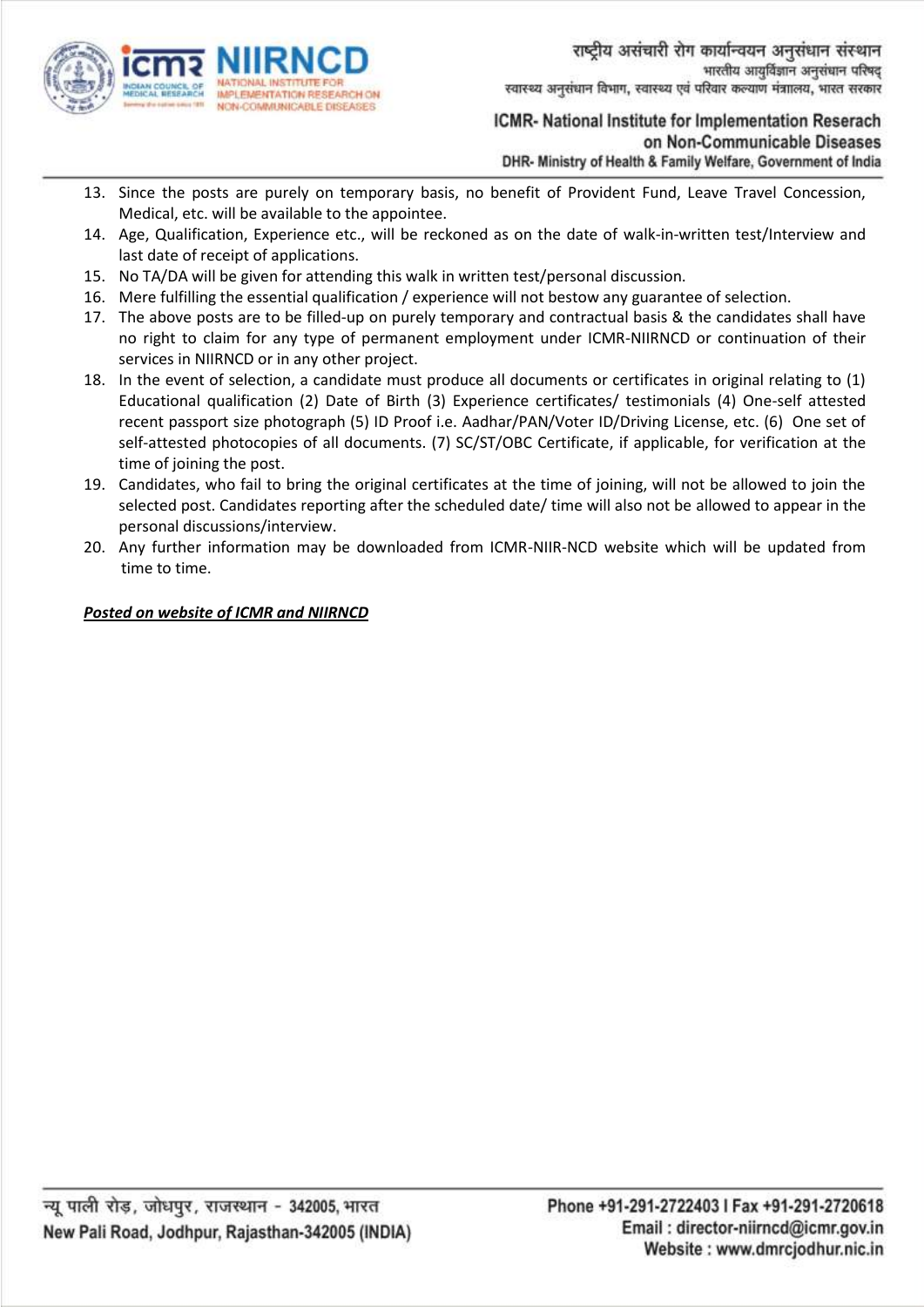

विज्ञापन सं.: एन.बी.एस./सिकल सेल/ भर्ती/एन.आई.आई.आर.एन.सी.डी./2020-21 दिनांक: 17-06-2022 दिनांक: 17-06-2022

# **अस्थायी / परियोजना पदों के लिए रिक्ति अधिसूचना** प्रवेश -लिखित परीक्षा / व्यक्तिगत चर्चा / (प्रवेश साक्षात्कार)

राष्ट्रीय असंचारी रोग कार्यान्वयन अनुसंधान संस्थान (एन.आई.आई.आर.एन.सी.डी.), जोधपुर, भारतीय आयुर्विज्ञान अनुसंधान अनुसंधान विभाग, स्वास्थ्य और परिवार कल्याण मंत्रालय, भारत सरकार के तत्वावधान में एक शोध संस्थान है। जोधपुर में स्थित यह संस्थान, 7 दिसंबर 2019 को तत्कालीन मरुस्थलीय आयुर्विज्ञान अनुसंधान केंद्र की जगह पर अस्तित्व में आया। अपनी सूक्ष्म जीव विज्ञान, जैव रसायन और वेक्टर जीव विज्ञान प्रयोगशालाओं में बुनियादी प्रयोगशाला आधारित अनुसंधान करने के लिए अत्याधुनिक सुविधाओं के साथ, एक पूर्ण महामारी विज्ञान विंग के अलावा, यह संस्थान मानव संसाधन और सुविधाओं को प्राप्त करने के चरण में है ताकि यह भारत में असंचारी रोगों (एन.सी.डी.) पर कार्यान्वयन अनुसंधान का संचालन करने के अपने अधिदेश को पूरा करने की क्षमता को मजबूत कर सके। संस्थान का प्रयोजन निम्नलिखित गैर-संस्थागत प्रकल्प के मानव संसाधन पदों पर, विशुद्ध रूप से अस्थायी आधार पर लगाने का है:

<u>प्रकल्प का नाम :</u> जनजातीय आबादी में सिकल सेल रोग के लिए नवजात स्क्रीनिंग दृष्टिकोण का आकलन और रोग के प्रबंधन में प्रारंभिक हस्तक्षेप का **प्रिाव।**

| पद का नाम | पदों की | मासिक परिलब्धियां      | आवश्यक / वांछनीय योग्यता और अनुभव                       | अवधि    | अधिकतम   | व्यक्तिगत     |
|-----------|---------|------------------------|---------------------------------------------------------|---------|----------|---------------|
|           | सख्या   | (समेकित)               |                                                         |         | आयु सीमा | चर्चा/        |
|           |         |                        |                                                         |         |          | साक्षात्कार   |
|           |         |                        |                                                         |         |          | की तिथि       |
|           |         |                        |                                                         |         |          | और समय        |
| कनिष्ठ    | 01 पद   | 60,000/- प्रति<br>रुपए | आवश्यक योग्यता :-                                       | दो वर्ष | 30 वर्ष  | 08-07-2022    |
| चिकित्सा  | (सामा   | माह                    | किसी मान्यता प्राप्त विश्वविदयालय से एमबीबीएस की डिग्री |         |          | 11:00 बजे     |
| अधिकारी   | न्य)    | (समेकित)               |                                                         |         |          | बाल एवं शिशु  |
|           |         |                        |                                                         |         |          | विभाग<br>रोग  |
|           |         |                        |                                                         |         |          | एन टी।<br>आर  |
|           |         |                        |                                                         |         |          | मेडिकल        |
|           |         |                        |                                                         |         |          | कॉलेज, उदयपुर |

उम्मीदवार को परियोजना/क्षेत्र सर्वेक्षण या किसी अन्य कार्य के लिए आवश्यकता पड़ने पर उदयपुर जिले या राजस्थान के किसी भी स्थान पर तैनात किया जाएगा। फील्ड वर्क एक महीने में 20 दिन का हो सकता है। उसे केंद्र की आवश्यकता के अनुसार प्रयोगशाला की ड्यूटी भी दी जाएगी।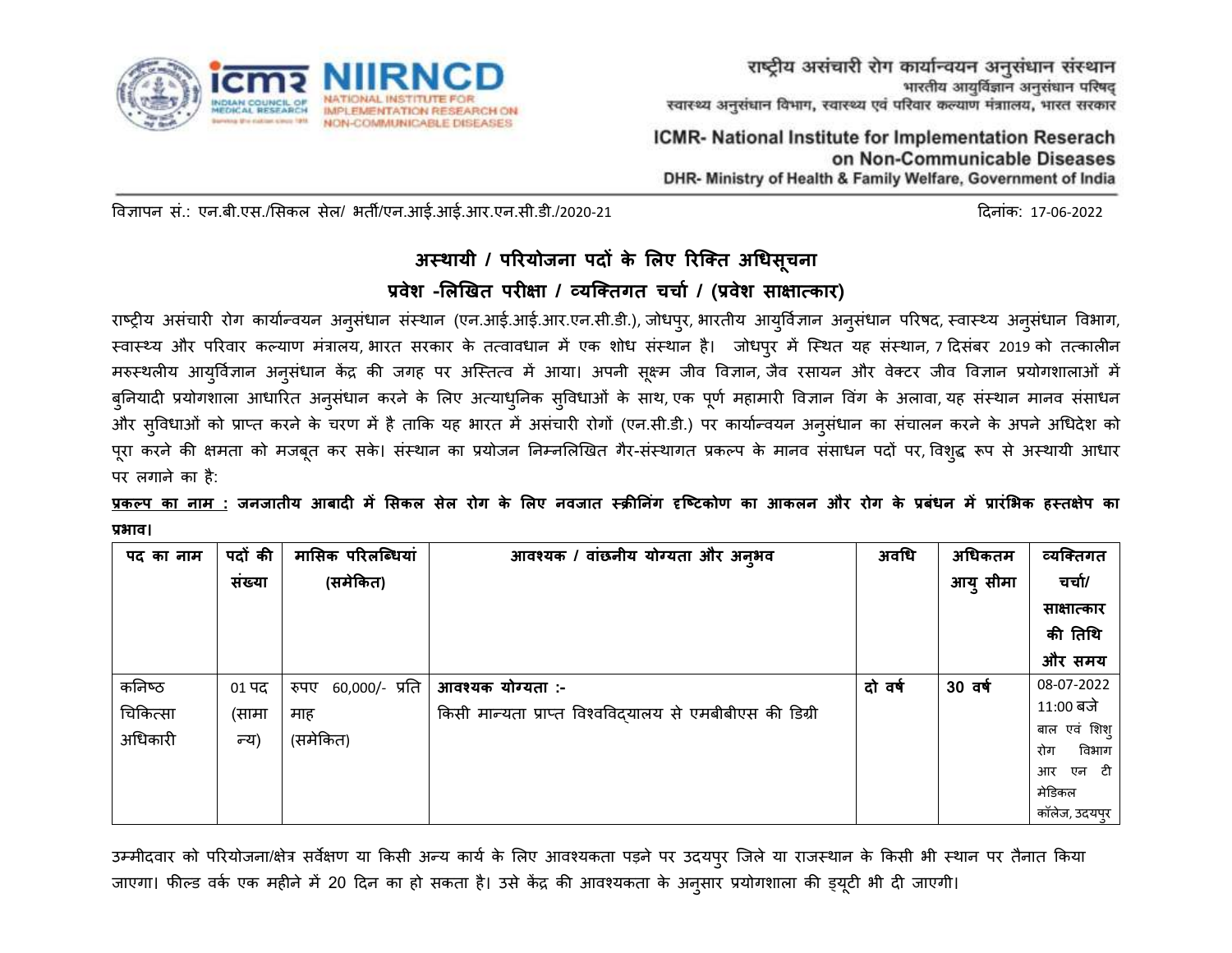**उम्मीदवािों को ननदेश :-**

- 1. उपर्युक्त पदों के लिए आवेदन करने के इच्छुक पात्र उम्मीदवार आई.सी.एम.आर. और एन.आई.आई.आर.एन.सी.डी. की वेबसाइट **<https://main.icmr.nic.in/career-opportunity> औि <http://niirncd.icmr.org.in/recruitment.php>** से आिेिन पत्र डाउनलोड कर सकर्ते हैं।
- 2. उम्मीदवार अनुसूची के अनुसार उपरोक्त पद के लिए व्यक्तिगत चर्चा (प्रवेश साक्षात्कार) के लिए आ सकते हैं। आते समय उन्हें अपने साथ विधिवत भरे हुए आवेदन पत्र के साथ (ए) जन्म तिथि का प्रमाण (बी) योग्यता (सी) अनुभव (डी) हाल ही में लिए गए पासपोर्ट आकार की फोटो आदि सभी िस्र्तािेज लाने होंगे।
- 3. उम्मीदवारों की पात्रता की जांच, स्थल पर की जाएगी और केवल योग्य उम्मीदवारों को ही उसी दिन साक्षात्कार में भाग लेने की अनुमति दी जाएगी। 30 से अधिक योग्य उम्मीदवारों के मामले में, एक लिखित परीक्षा आयोजित की जाएगी जिसमें बहुविकल्पीय प्रश्न होंगे। प्रश्नों का स्तर पद के लिए निर्धारित अनिवार्य योग्यता का होगा। उम्मीदवारों का चयन कौशल परीक्षा उत्तीर्ण करने के बाद साक्षात्कार में उनके प्रदर्शन के आधार पर किया जाएगा, जहां भी लागूहो।
- 4. **प्रवेश लिखिि पिीक्षा साक्षात्काि व्यक्तिगि चचाा बाि एविं लशशुिोग वविाग आि एन िी मेडिकि कॉिेज, उदयपुि में आयोक्जि की जाएगी।**

## **अन्य ननयम व शिें :-**

- 1. योग्यता केवल मान्यता प्राप्त संस्थानों/विश्वविदयालयों से होनी चाहिए।
- 2. अनुभव प्रमाण पत्र में रोजगार की अवधि के दौरान किए गए कार्य की प्रकृति का स्पष्ट उल्लेख होना चाहिए। संबंधित विषय/क्षेत्र में अनुभव संबंधित प्राधिकारी दवारा मान्यता प्राप्त प्रतिष्ठित संस्थान/संगठन से होना चाहिए।
- 3. केंद्र सरकार/डी.ओ.पी.टी./आई.सी.एम.आर. द्वारा समय-समय पर जारी निर्देशों के अनुसार अनुसूचित जाति/अनुसूचित जनजाति/अन्य पिछड़ा वर्ग के उम्मीदवारों, छंटनी किए गए सरकारी कर्मचारियों, विभागीय उम्मीदवारों (प्रकल्प सहित) और भूतपूर्व सैनिकों आदि के संबंध में आयु में छूट स्वीकार्य होगी। अनुभवी और कुशल व्यक्तियों के लिए अन्य अनुसंधान प्रकल्पों में प्रदान की गई सेवा की सीमा तक आयु में रियायत भी स्वीकार्य होगी।
- 4. सरकारी सेवा / अर्ध सरकारी / राज्य / केंद्र सरकार के स्वायत्त निकाय में कार्यरत उम्मीदवारों को प्रवेश साक्षात्कार/व्यक्तिगत चर्चा के लिए आवेदन पत्र जमा करते समय अपने नियोक्ता से "अनापत्ति प्रमाण पत्र" प्रस्तुत करना चाहिए, जिसमें विफल रहने पर उन्हें प्रवेश साक्षात्कार/व्यक्तिगत चर्चा के लिए उपस्स्थर्त होने की अनुमनर्त नहीं िी जाएगी।
- 5. सभी पद प्रस्तावित अवधि के लिए संविदात्मक हैं। संतोषजनक प्रदर्शन और प्रकल्प की आवश्यकता और/या प्रकल्प के विस्तार के अधीन नियुक्ति को बढ़ाया जा सकर्ता है।
- 6. निदेशक, आई.सी.एम.आर.-एन.आई.आई.आर.एन.सी.डी. के पास बिना कोई कारण बताए पदों की संख्या बढ़ाने या घटाने या भर्ती रद्द करने या किसी भी समय पदों का पुनर्विज्ञापन करने का अधिकार सुरक्षित है। इस संबंध में किसी भी पत्राचार पर विचार नहीं किया जाएगा।
- 7. प्रशासनिक कारणों से व्यक्तिगत चर्चा/साक्षात्कार की तिथि में परिवर्तन किया जा सकता है। इसलिए,उम्मीदवारों को व्यक्तिगत चर्चा/ऑनलाइन साक्षात्कार के लिए उपस्थित होने से पहले वेबसाइट देखने की सलाह दी जाती है।
- 8. शॉर्ट लिस्ट में अपना नाम डलवाने,साक्षात्कार और रोजगार के लिए किसी भी रूप में प्रचार करना अयोग्यता होगी और ऐसे उम्मीदवारों को चयन प्रक्रिया से रोक दिया जाएगा।
- 9. एक से अधधक पिों के सलए आिेिन करने िाले उम्मीििारों को **प्रत्येक पद के लिए अिग-अिग आवेदन** करना चादहए।